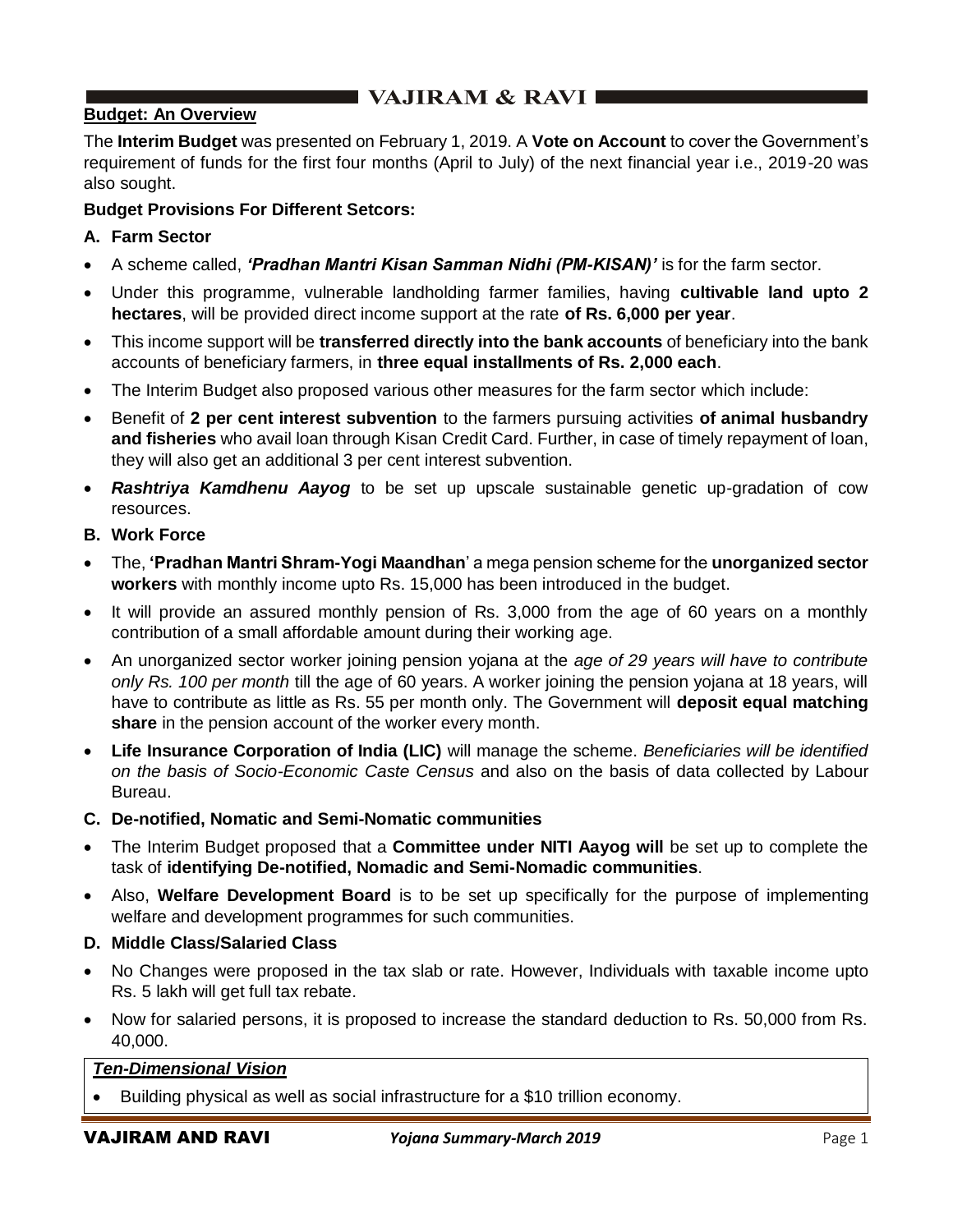# **VAJIRAM & RAVI**

- Digital India reaching every sector of the economy, every corner of the country and impacting the life all Indians.
- Makin India a pollution free nation.
- Expanding rural industrialization
- Clean rivers
- Using coastline and ocean waters to power India's development and growth
- India becoming launching pad of satellites for the world
- Making India self-sufficient in food
- Healthy India
- Proactive and responsible bureaucracy

# **E. Other Tax Proposals:**

- The Budget has proposed to **raise the limit of TDS threshold for interest earned** on bank and post office deposits to Rs. 40,000 from Rs. 10,0000 currently.
- This will bring relief to all the small depositors. This may incentivize some risk adverse individuals to shift from other instruments to bank deposits to get higher return.
- Further, the TDS (Tax Deducted at Sources) threshold for deduction of tax on rent is proposed to be **increased from Rs. 1.84 lakh to Rs. 2.4 lakh** for providing relief to small taxpayers.
- **Capital gains tax** has been revised to **two residential houses** for tax payers having capital gains up to Rs. 2 crore. This benefit can be availed once in a lifetime.
- **Exemption** have been given on **levy of income tax on notional rent on a 2nd self-occupied** to maintain families at two locations on account of their job, children's education, care of parents etc.
- There is also a proposal of **faceless scrutiny** which means that in the next two years, almost all verification and assessment of returns selected for scrutiny will be done electronically.

### **F. Fiscal Consolidation**

- The Budget pegged the **fiscal deficit at 3.4 per cent** for 2018-19 and 2018-20 as against the initial estimate of 3.3 per cent and 3.1 per cent respectively.
- Fiscal deficit brought down to 3.4 per cent in 2018-19 RE from almost 6 per cent seven years ago.

### **G. Entertainment Industry**

- Indian filmmakers to get access to **Single window clearance** as well for ease of shooting films.
- Regulatory provisions to rely more on **self-declaration**.
- To introduce **anti-camcording provisions** in the Cinematograph Act to control piracy.

### **H. MSME and Traders**

- 2 per cent interest subvention on an incremental loan of Rs. 1 crore for GST registered SMEs.
- At least 3 per cent of the 25 per cent souring for the Government undertakings will be from women owned SMEs.
- Renewed Focus on Internal trade; DIPP renamed to Department for Promotion of Industries and Internal trade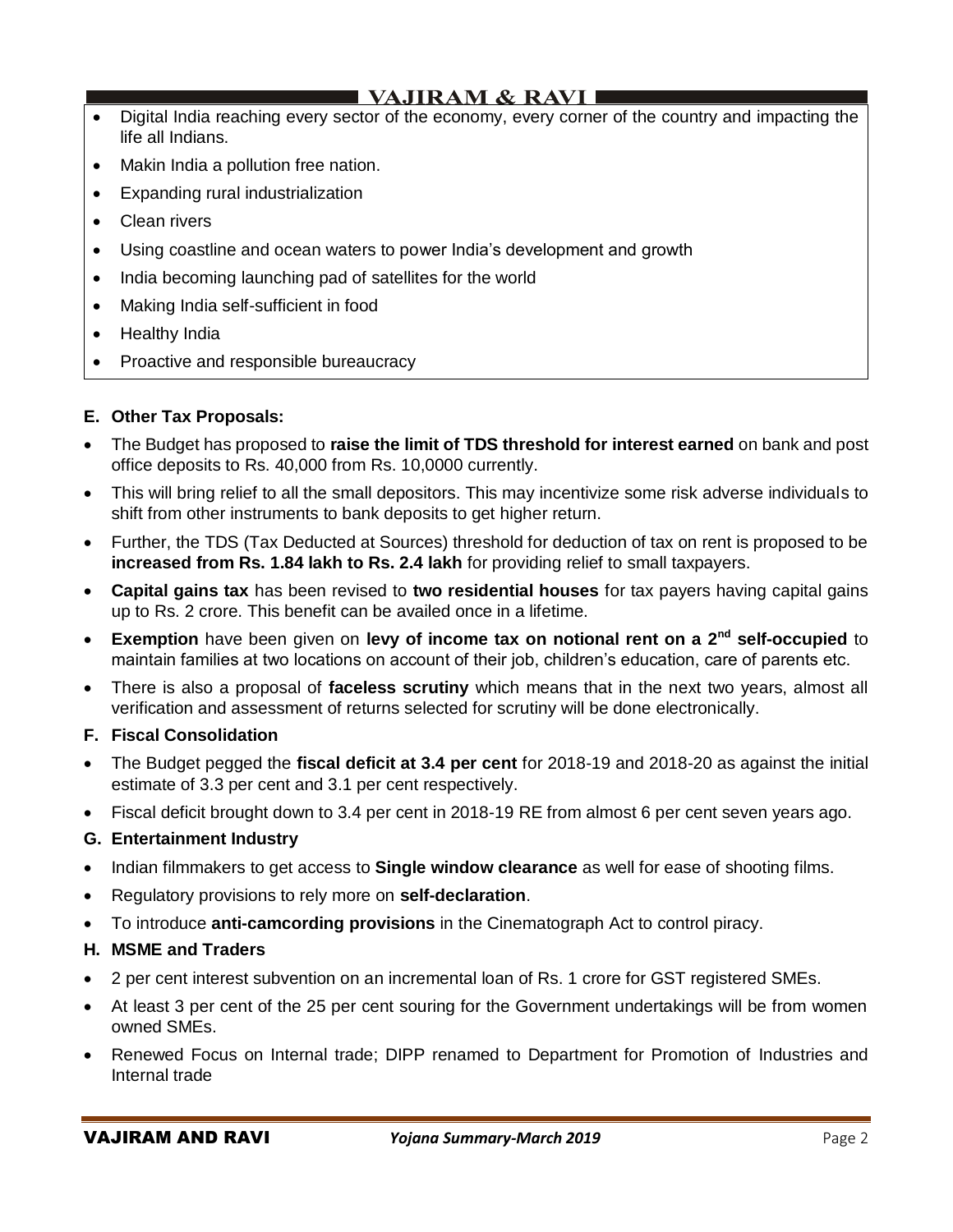# $\blacksquare$  VAJIRAM & RAVI

# **I. Other provisions**

- Highest every budgetary allocation of Rs. 3 lakh crore for Defence; a **new AIIMS for Haryana**,
- Higher budgetary allocation for Education, Health, Infrastructure and for the welfare of weaker sectors including Scheduled Castes and Scheduled Tribes and a separate Department of Fisheries
- The Government to make **1 lakh villages into Digital Villages** over next five years.

# **Interim Budget: Allocations for Agriculture & Farmer's Welfare**

- **Rashtriya Gokul Mission** is to promote the country's cattle and buffaloes, to preserve their genetic resources in scientific and holistic fro and for continuous growth in the productivity of Indian bovine.
- **A Separate Department of Fisheries:** India is the **second largest fish producing** nation in the world accounting for 6.3 per cent of global production.
- The fisheries sector **contributes 1 percent to GDP** and provides livelihood to about 1.45 crore people at the primary level. The total production during 2017-18 was 12.61 million tonnes.
- To provide sustained and focused attention towards development of this sector, a **separate Department of Fisheries has been created**.

# **National Centre of Sports Science and Research**

- The scheme of National Centre of Sports Sciences and Research (NCSSR) aims to support high level research, education and innovation with respect to high performance of elite athletes.
- The scheme has two components: One is **setting up of NCSSR** and other is focused on **creation of support to Sports Sciences Departments in Six Universities** and Sports Medicine Departments in Six Medical Colleges/Institutes/Hospitals.
- As per the scheme, selection of the University/Institutes/Medical/Medical Colleges/Hospitals is based on the **fulfillment of the eligibility criteria of the Scheme**, **not on the basis of state**.
- However, one University has been selected from **West Bengal University of Calcutta**, Kolkata for setting up of Department of Sports Science under NCSSR Scheme.

### **Strengthening The Financial System**

- Financial Inclusion may be defined as the process of **ensuring access to financial services** and timely and adequate credit where needed by vulnerable groups such as weaker sections and low income groups at an affordable cost.
- Financial inclusion is to ensure that there is **financial depth** in terms of *increasing the ratio of deposits to GDP*, **number of financial institutions** and banks, **number of accounts** per thousand, increasing **number of bank branches** per 100,000 adults, adequate **market capitalization** etc.

# **Importance Of Financial Inclusion**

- Financial inclusion **ensures efficiency** in the system taking into account cost to total assets, profitability, maintaining capital adequacy ratio, **reducing volatility** and **vulnerability** and also **ensuring stabilit**y by improving asset quality ratio, liquidity and price earnings ratio etc.
- Financial Inclusion facilitates **access to the financial system**, allowing them to build financial and physical assets, **seek credit** for their education, healthcare and businesses and also **save for unexpected exigencies and old age**.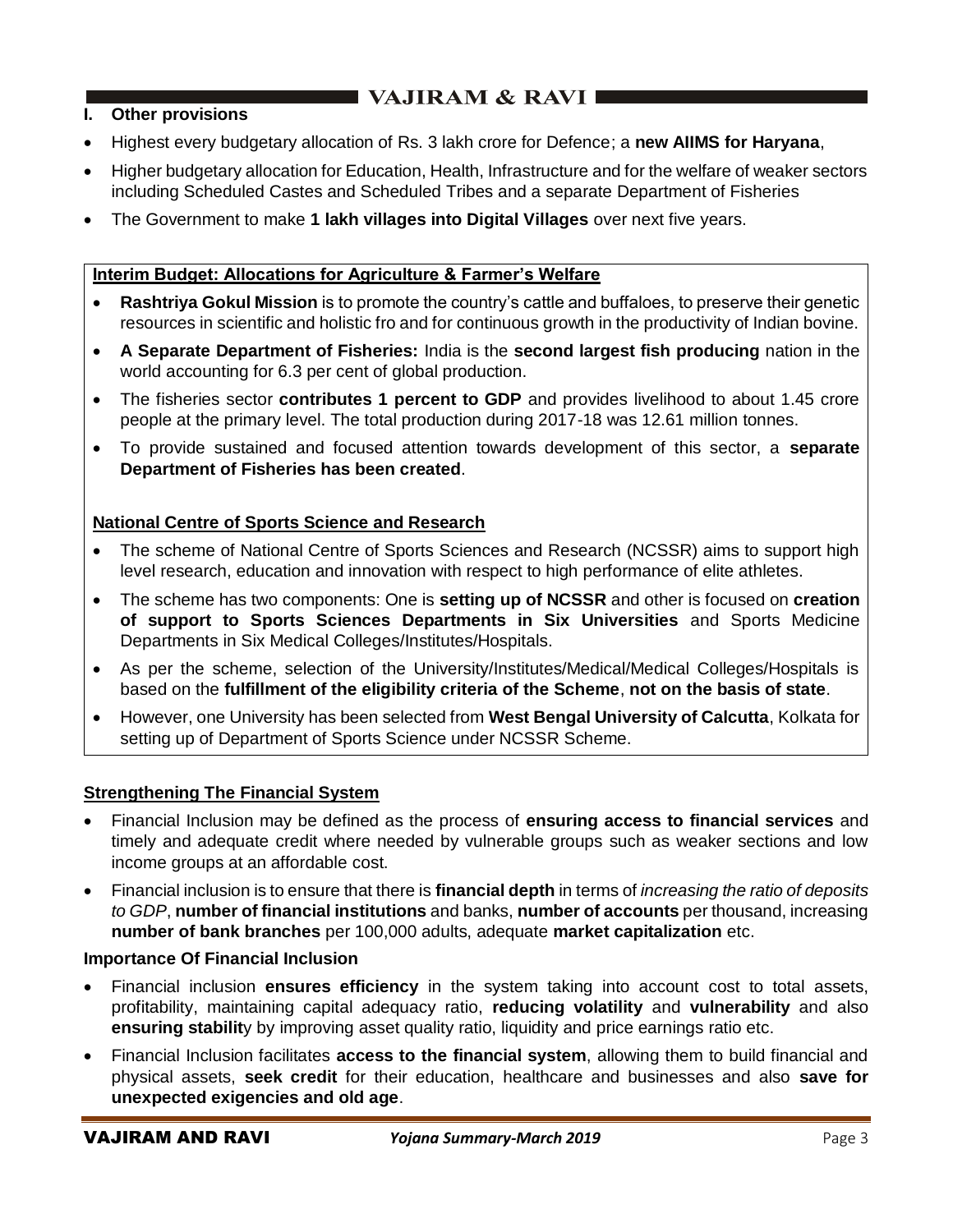# $\blacksquare$  VAJIRAM & RAVI  $\blacksquare$

- It helps in **reducing poverty and inequality**. It also offers an array of financial services that provide **protection** in case of untimely death or accident of the bread earner.
- Financial Inclusion means **greater transparency**, converting cash transaction into account transactions thereby reducing black money, corruption and providing the common man benefits of equal rights on the resources of the country.

# **Steps Taken:**

# **A. Pradhan Mantri Jan Dhan Yojana**

- The Financial inclusion program known as the **Pradhan Mantri Jan Dhan Yojana (PMJDY)** with zero balance is helping people to become part of the mainstream of economic development.
- The PMJDY provides access to different financial services like **availability of basic savings bank account**, **access to need-based credit**, **remittances facility**, **insurance and pension** to the excluded sections i.e., weaker sections and low-income groups.
- It provides interest on deposit, accidental insurance cover of Rs. One Lakh, no minimum balance requirement, a life insurance cover of Rs. 30,000, overdraft facility after 6 months, access to pension, insurance product, RuPay Debit Card and Overdraft facility up to Rs. 5000/- to only one account per household.

# **B. Mudra Yojana**

• The Mudra Yojana aims to generate employment and promote startups to strengthen the availability of credit up to 10 lakh to poor and small entrepreneurs.

# **C. Other Schemes**

- Besides, several other schemes have been initiated to ensure access to the social security system through the **Atal Pension Yojana**, **Pradhan Mantri Jeevan Jyoti Bima Yojana** etc.
- **Demonetization**, **GST** and **digitalization**, **internet banking and mobile banking, converting 1.5 lakh post offices of the country into payment banks** to reach in the most remote areas and giving **permission to 11 payment banks** to operate etc, is helping in making the process of financial development inclusive.

# **Features Relating To Financial Inclusion In The Interim Union Budget 2019**:

- *Pradhan Mantri Kisan Samman Nidhi Yojana, pension plan under Pradhan Mantri Shram-Yogi Maandhan extension of Kisan Credit card scheme to Animal Husbandary, Interest subvention, private sector lending to provide sector lending* to provide an access to credit for those who are vulnerable and marginalized.
- The RBI has been supportive of the financial inclusion drive through the **priority sector lending (PSL) mechanism**. The priority sector also includes social infrastructure and renewable energy sectors.

### **Conclusion:**

- Financial Inclusion is globally considered to be critical indicator of development and well-being of society.
- For Financial Inclusion to be more effective there is a **need for digital infrastructure** and **digital literacy** in small towns and rural India.
- Peer to peer lending platforms, credit penetration, and creation of a credit inclusive society should be encouraged. There is a **need to encourage FINTECH** (financial technology) use of software and modern technology.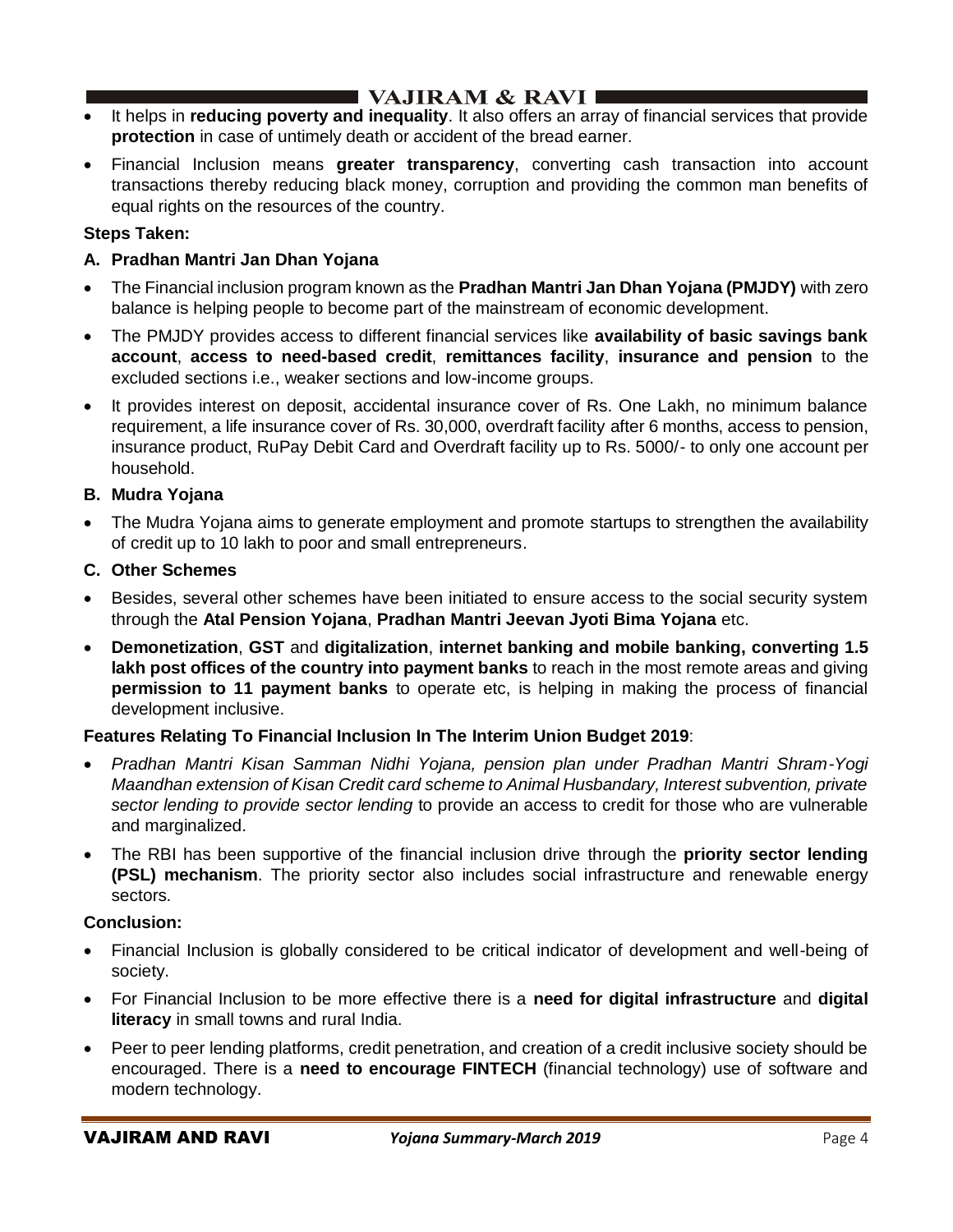• Financial literacy drives need to be **more aggressive and driven at the school level** where students develop a culture of understanding and transacting through the accounts and continue to do so for their lifetime.

# **Good Governance: Cornerstone to Development**

- The United Nations has defined **eight pillars of good governance** as- *consensus oriented, accountable, transplant, responsible, equitable and inclusive, effective and efficient, rule of law, and participatory*.
- Under the **Sustainable Development goals** also, **Goal 16** can be considered to be directly linked as it is dedicated towards improvement in governance, inclusion, participation, rights and security.

### **Steps towards Good Governance in India**

# **A. Development Agenda India@75**

• NITI Aayog has brought out a comprehensive document viz. "Strategy for New India @75" spelling out the broad roadmap for the 75<sup>th</sup> year of India's Independence.



- This comprehensive document, spells out **current status**, **binding constraints and strategies** to not only enable India to **become a 4 trillion dollar economy** by 2022 but also lay a solid foundation for clean, inclusive, sustained and sustainable growth for the next three decades.
- Of these, as many as **7 chapters focus on governance**.
- **B. Aspirational Districts Programme**
- The Aspirational Districts Programme (ADP) was launched in January 2018 to **transform the lives of people in the under-developed areas** of the country in a time bound manner.
- The programme is aimed at **transforming 115 most backward districts** with focused interventions in the field of health and nutrition, education, agriculture and water management, financial inclusion and skill development.
- It aims to **address governance issues** by using a combination of approaches: *lifting levels of aspirations through a vision and district pant, adequate institutional arrangements, convergence in all stakeholders' efforts and above all ranking-based public competition among the districts by setting up a real-time monitoring mechanism*.

### **C. Direct Benefits Transfer:**

- Direct Benefits Transfer (DBT) aims to develop a governance regime, which ensures a simple and user-friendly Government to People (G2P) interface.
- It directly delivers entitlements to eligible individuals and households in a fair, transparent, efficient and reliable manner. It helps in achieving multiple benefits.
- First of all, it cuts down the multiple layers for delivery of any benefit. Secondly, it reduces the delay in payments. Thirdly, it helps in accurate targeting of the beneficiaries and finally it facilitates curbing pilferage and duplication of beneficiaries.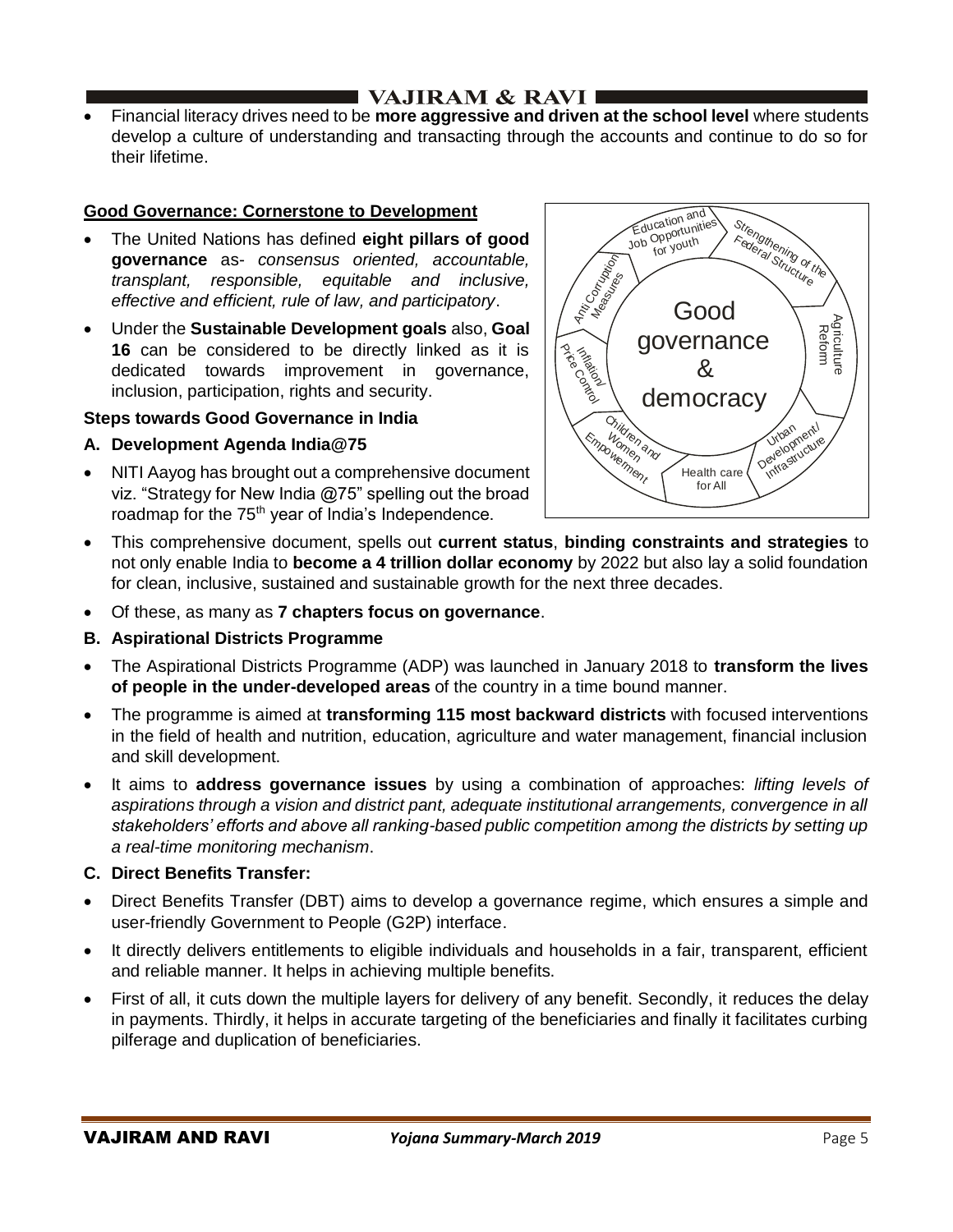# **D. Civil Services, Legal, Judicial and Police Reforms**

- With change in the socio-economic fabric, emergence of new mechanisms of service delivery and over 2.7 crore cases pending in various courts, this is an area requiring urgent attention.
- NITI Aayog, in its document on New India @75, has made a number of suggestions in the areas of civil service, legal/judicial and police reforms. These include the following:

# **Civil Service Reforms**

- *a.* Improve the teeth to tail ratio and promote an officer-oriented culture.
- **b.** Reduce the number of current 60 plus separate civil service at the central and state level through rationalization and harmonization of services
- *c.* Encourage lateral entry by including specialists especially at higher levels.
- *d.* Bring down entry age in civil services
- *e.* Strengthen municipal cadres and outsources services delivery in possible areas.
- *f.* Develop an inclusive citizen centric framework in terms of service delivery, grievance redressal and public access to information with enhanced used of Information and Communication Technology (ICT)
- *g.* Ensure probity in governance by strengthening institutional mechanisms for prevention and detection of corruption, while at the same time protect honest civil servants.

### **Legal Reforms**

- *a.* Create a repository of all existing central and state laws, rules and regulations.
- *b.* Repeal redundant laws and remove restrictive caluses in existing laws.
- *c.* Reform criminal justice and procedural laws with focus on pre-institution mediation.
- *d.* Reduce the criminalization of violations, and move towards compounding of minor offences.
- *e.* Prioritize court process automation and ICT enablement for electronic court and case management.
- *f.* Introduce an administrative cadre in the judicial system.

# **Police Reforms**

- *a.* States to ensure greater representation of women in the police force.
- **b.** Introduction of remodeled training modules, refresher courses and continuing education for police personnel.
- *c.* Launch a common nation-wide emergency contact number to attend to emergency security needs of citizens.
- *d.* Instituting a separate cadre for cyber-crimes, cyber threats and fraud.

# **E. E-Governance**

- To ensure a New India by 2022, some fundamental principles may need to be prioritized.
- These include making services available to the public in a faceless, paperless and cashless mode; providing connectivity and digital identity to all; targeting benefits through Aadhaar enabled DBT; simplifying forms and processes and providing e-platforms.
- Wherever possible, ICT and in due course, Artificial Intelligence should be used for better outcomes.
- At the same time, portals such as **Centralized Public Grievance Redressal and Monitoring System (CPGRAMs)**, the **Unified Mobile Application for New-age Governance (UMANG)** and the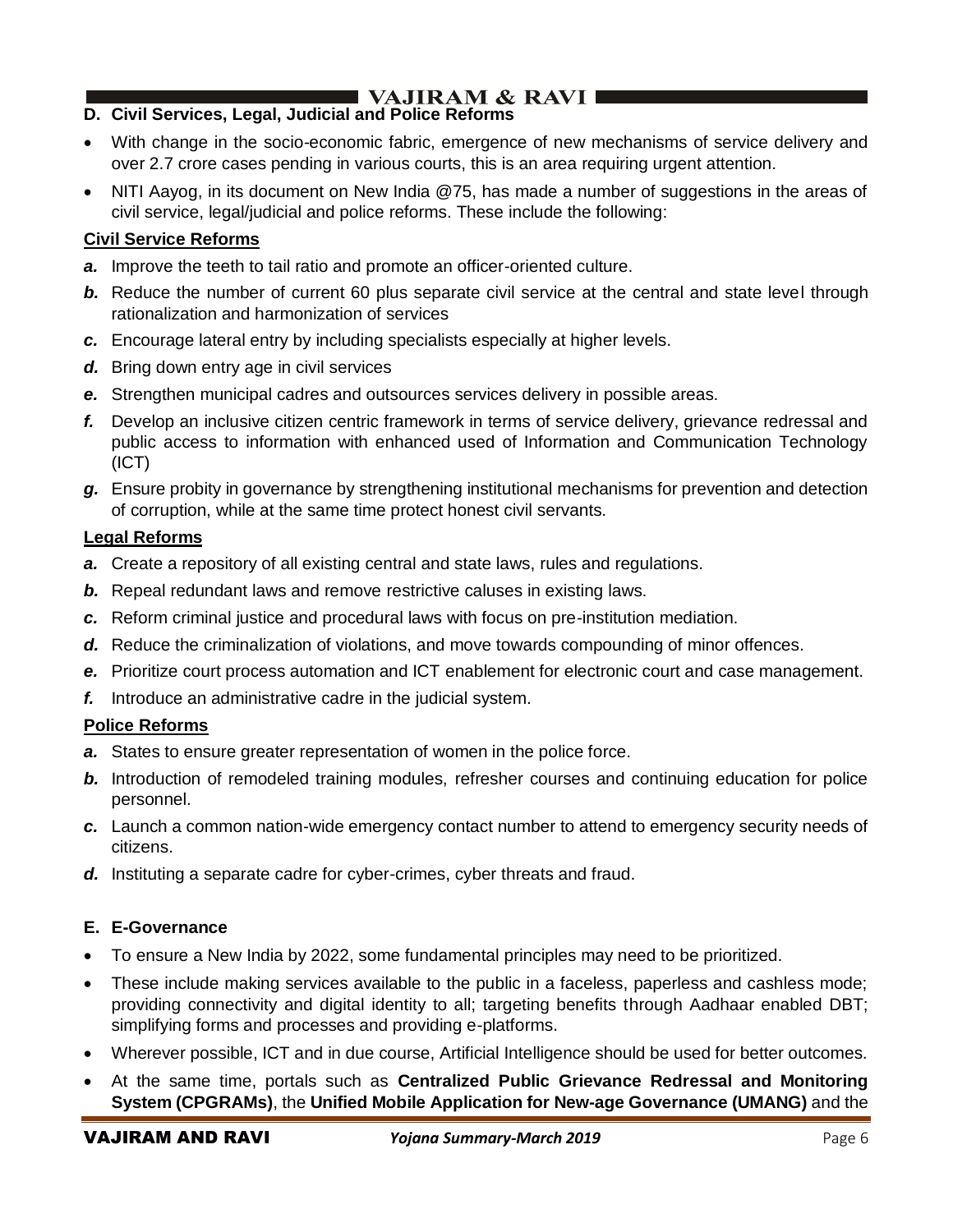**MyGov** need to be made more effective in information exchange, seeking feedback and addressing the grievances of citizens.

# *Swachh Shakti 219: Rural Women Champions for Swachh Bharat*

- Swachh Shakti 2019, a convention of Women Sarpanches was organized in Kurukshetra recently.
- It aims to bring in to focus the leadership role played by rural women in Swachh Bharat Mission. Women Sarpanches and Panches from all over the country attended the event.
- Best practices from grass root level in the rural areas for Swachh Bharat were shared by them.
- Swachh Shakti is an example of how at the grass root level, rural women champions are acting as a change agent to mobilize the community and lead from the front.

### **Paving the Way for Better Health Outcomes**

India has committed to achieve UHC as part of the country's National Health Policy 2017 (NHP-2017).

#### **Improving Health Services**

- In the last 15 years, there have been initiatives in India to improve health outcomes.
- First, the **National Rural Health Mission (NRHM) and then National Urban Health Mission** has created a foundation for strengthening provision of health services in India.
- **Ayushman Bharat Program** (ABP) has components to strengthen primary health care and health insurance for 40 per cent of the poorest families in India.
- The States have also taken up initiatives to strengthen heath services. In February 2017, **Tamil Nadu started an UHC** pilot where 67 sub-centres in three blocks in three districts, were strengthened by improving infrastructure, provision of additional health workers, and ensuring supplies of medicines and diagnostics.
- Amongst other states, Kerala is reforming primary healthcare through **setting up Family Health Centres (FHC)** and Rajasthan is working on improving Primary Health Care Centres etc.
- In urban settings, '**Mohalla or community clinics'** in Delhi and '**Basti Dawakhana'** in Telangana are emerging as new models for strengthening urban primary health services.
- Building upon PMJAY, '**Atal Ayushman Uttarakhand Yojana'** in Uttarakhand would cover the entire population in the state.
- Himachal Pradesh under **'Him Care'** is offering similar cover as in PMJAY, to an additional population on pre-payment of premium.

#### **Need for Government intervention:**

- India has **a mixed health care system**, where private sector provides majority (75 per cent of outpatients and 65 per cent of inpatient) of health services.
- One of the challenges in private sector dominant mix health systems is that the private sector incentives are very differently aligned from population health needs. The private sector mostly focuses on curative and diagnostic services.
- Therefore, the onus lies on the government to intervene to ensure sufficient supply of all types of health services with special focus on preventive, promotive and other public health services.
- In addition, there is need for setting up public health management cadre by all states of India.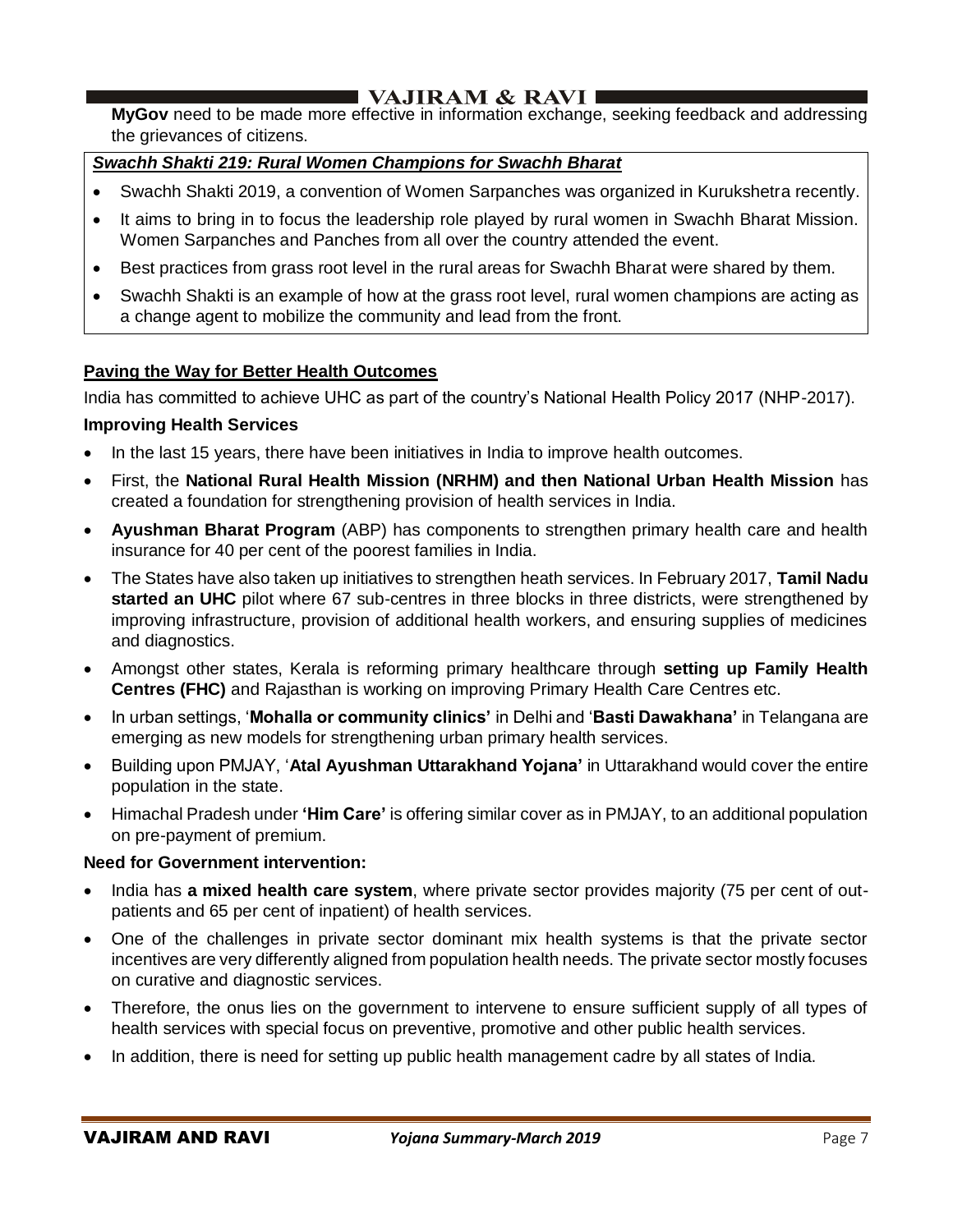# **Increasing Government Spending: A statistics**

- Globally, the **average government spending on health** as proportion of GDP stands at **around 5 per cent** and in terms of proportional of government budget at 10 per cent.
- The level of government expenditure on health in **India**, is around **1.15 per cent of GDP** and nearly 4 per cent of government budget.
- In nominal terms, **per capita government expenditure** on health in India (in 2014-15) was Rs. 1,108 of the total Rs. 3,826 per capita health expenditure (MoHFW, 2016).
- The NHP 2017 proposed (a) **to increase government funding to 2.5 per cent of GDP** by year 2025 and (b) that **states should spend 8 per cent** of their budget on health by 2020. The current level of spending on health by states is variable and most spend around 5% of state budget on health.

### **Interim Budget**

- A new AIIMS is proposed to be set up in Haryana, making total number of AIIMS in India to 22.
- 'Healthy India' has been identified as one of the 10 dimensions under Vision for India by 2030.

# **Way Forward:**

- **Put Primary Health Care (PHC) first**: The PHC system can tackle up to 80 per cent of health needs and can reduce the need for specialized health services.
- **Focus on Financial Protection and not 'Notational Coverage only**: NITI Aayog's 5-year strategic plan for new India has proposed to increase health insurance coverage to 75 per cent of the population by 2022.
- India needs to learn from experiences in other countries and design and implement mechanisms where coverage from health insurance schemes will reduce both catastrophic expenditure and out of pocket expenditure (OOPE) and would contribute to improved health outcomes.
- **Indian States to Take Lead and Innovate**: Health is a state subject as per Indian constitution. The experience from National Health Mission (NHM) has pointed that Union Government led initiatives can only be guiding and catalytical. There is need for stronger engagement and ownership at state level, to transform health outcomes in India.

### **Conclusion:**

Health is a social contract between people and government. The global discourse on advancing universal health coverage is an opportunity for the governments at all levels to increase government spending on health, improve overall health services provision; make provision for public health services; and to develop mechanism for providing financial protection.

# *State leadership needed to build upon ongoing*

### *Health initiatives in India (Indicative list)*

- **Develop a sub-district level health system**, where planning unit for organizing health services is at block/tehsil level.
- **Take innovative and complementary steps to scale up services**: Set up a separate Public Health Cadre to strengthen population health services. Scale up free medicines and diagnostics to all populations, at all levels of care. Comprehensive reforms are necessary to ensure availability of human resources for health with doctor, nurse and para-medical staff ratio of 1:3:6.

### • **Focus on strengthening urban primary health services**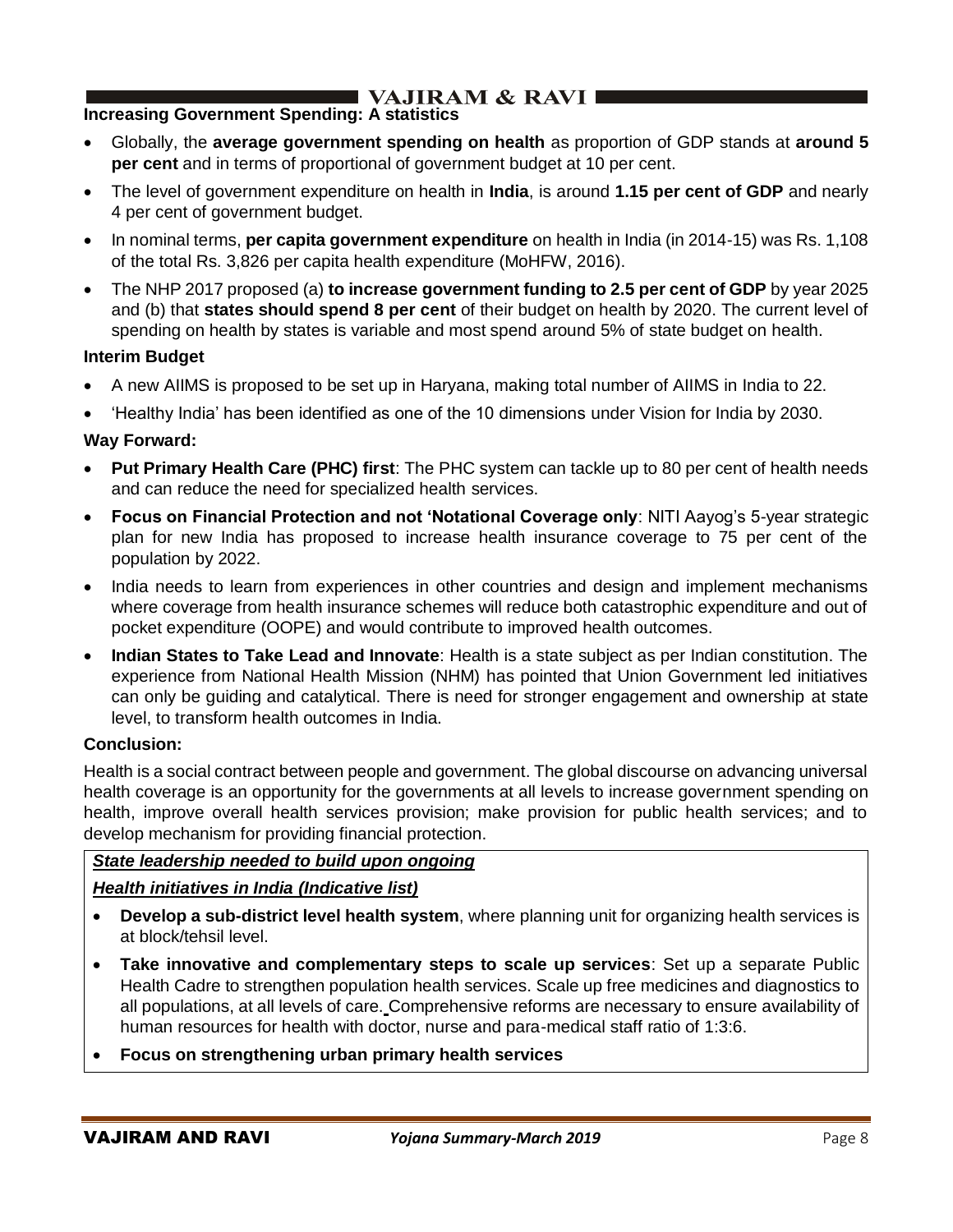- I VAJIRAM  $\&$  RAVI $\blacksquare$
- **Link connecting secondary and tertiary level social health insurance schemes** with outpatient consultations and primary health care services.
- **Develop a road-map for a possible health insurance/assurance program**, for secondary and tertiary level hospitalization with no financial cap covering up to 80 per cent of Indian population.

# **Unleashing Youth Power for Development**

- Development and empowerment of Youths creates opportunities of growth for any country. Right type of education, skills and entrepreneurship opportunities to them can trigger overall social economic growth for a country.
- In our country, there is immense diversity in this youngest population- geographically, demographically and socially that poses multiple challenges for their inclusive development.
- As per the 2011 Census, in India 2.21 per cent of India's population has some form of disability; this accounts for 2.7 crore people. Youth with disabilities face social, economic and civic challenges.

### **Global position on Youth with disability**

- The Sustainable Development Goals (SDGs) give a direction for inclusion agenda for persons with disabilities.
- **SDG-4** resolves in guaranteeing equal and accessible education by building inclusive learning environments and providing the needed assistance for persons with disabilities.
- **SDG 8** highlights the promoting of inclusive economic growth, full and productive employment allowing persons with disabilities to fully access the job market.
- The **2030 agenda for sustainable development** specially mentions 'Persons with disabilities' 11 times. India is geared towards realizing the SDGs within the time frame.
- **Sustainable Development Goal (SDG) 2** of the Post-2015 Development Agenda calls to "end hunger, achieve food security and improved nutrition and promote sustainable agriculture".
- **Target 2a** devotes specific attention to "Increase investment, including through enhanced international cooperation, in rural infrastructure, agricultural research and extension services, technology development and plant and livestock gene banks in order to enhance agricultural productive capacity in developing countries, in particular least developed countries".

#### **Steps taken for Tribal Youths:**

- As per 2001 census, there are 84 million scheduled tribes in India constituting 8.2 per cent of the country's population.
- A **special Central Assistance to Tribal Sub-Scheme** is 100 per cent grant which is utilized for economic development of Integrated Tribal Development Projects (ITDP), Integrated Tribal Development Agency (IDA), Modified Area Development Approach (MADA), Clusters, Particularly Vulnerable Tribal Groups (PVTGs) and dispersed tribal population.
- There is also an **institutional support for development and marketing of tribal products** under central sector scheme.
- **National Scheduled Tribes Finance and Development Corporation** (NSTFDC) has identified important economic activities to the Scheduled Tribes for generating self-employment to raise their income level.
- It also helps the tribal youth to upgrade their **skills and processes** through institutional and on the job training.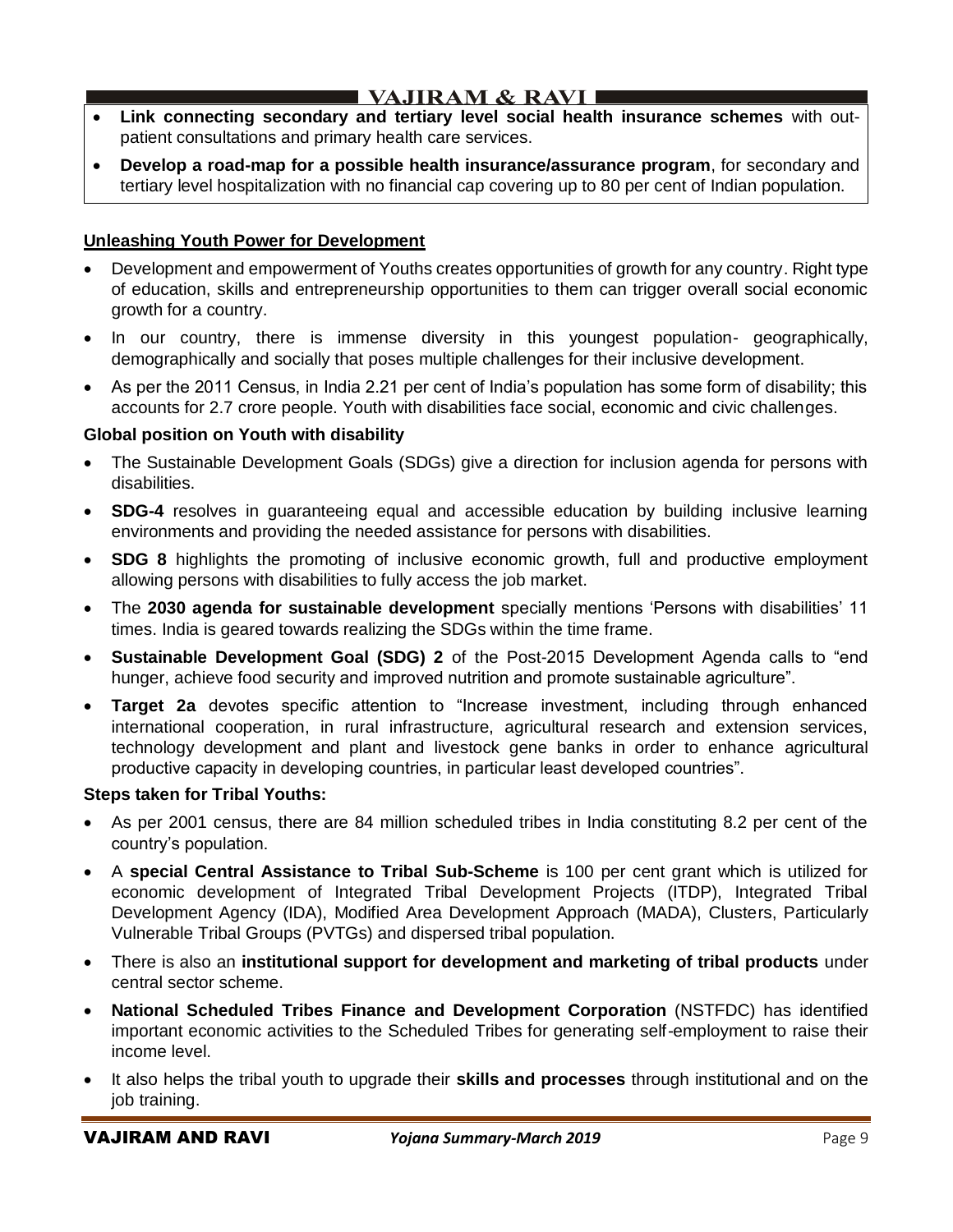- It also gives **pre-matric scholarships to ST** students who are studying in Classes 9<sup>th</sup> and 10<sup>th</sup> if their parental income from all sources is less than Rs. 2 lakhs per annum.
- In addition, it also gives **post matric scholarships to ST students** from Class 11<sup>th</sup> and above to students who are studying in any recognized institutions for which qualification in Class  $10<sup>th</sup>$  or above, if their parental income from all sources is less than Rs. 2.50 lakhs per annum.
- NSTFDC also provides national **overseas scholarships for ST students** for studying abroad to pursue post graduation, Ph.D and post doctoral study abroad.
- There is also a scheme of **Strengthening Education among ST girls** in Low Literacy Districts for promotion of education among tribal girls in the identified low literacy districts to plug the gap in literacy levels between the general female population and tribal women.
- **Vocational Training in Tribal Areas** is one of the important schemes to develop the skills of the ST youth for different natures of employment as well as for self employment,

# *Parallel Taxi Track Operation by all Women Crew*

- In a first for the IAF, the "OTTERS" squadron of Western Air Command has undertaken Parallel Taxi Track (PTT) Operation with a full women crew in the Dornier 228 aircraft.
- Parallel Taxi Track Operations are carried out to enable unhindered even when the runway is not available due to enemy action or any other reasons.
- PPT Operations is a challenging takes as the crew is required to land and take off from the taxi track, which is considerably smaller in width than the runway, with proximity to obstructions as compared to the main runway.

# **National Virtual Library of India(NVLI)**

- It is one of the components of the **National Mission on Libraries (NML)**.
- NML, is an initiative of the **Ministry of Culture** to modernize and digitally link public libraries across the country, launched in 2014.
- The objective of National Virtual Library of India (NVL) is to **facilitate creation of a comprehensive database on digital resources of India** on information about India in an open access environment.

### *Salient features of NVLI are*

- (1) Searching through multilingual user interfaces, (2) Virtual learning environment (3) E-Governance platform facilitating data analytics. (4) Multilingual searching and retrived on ontology/thesaurus based.
- It would empower people with information in order to create a **knowledge society** and also ensure preservation of digital content for posterity.
- The project had been entrusted to IIT Bombay (in collaboration with C-DAC, Pune and IGNOU, Delhi).

### **Harnessing Women Power for Development**

### **Empowerment of Women: Perspective**

- Women's empowerment is a process in which women increase their choices and freedom to participate, negotiate, influence and hold accountable institutions that affect their lives.
- However, women's empowerment will be achieved only when women perceive gender empowerment as a meaningful goal worth striving for.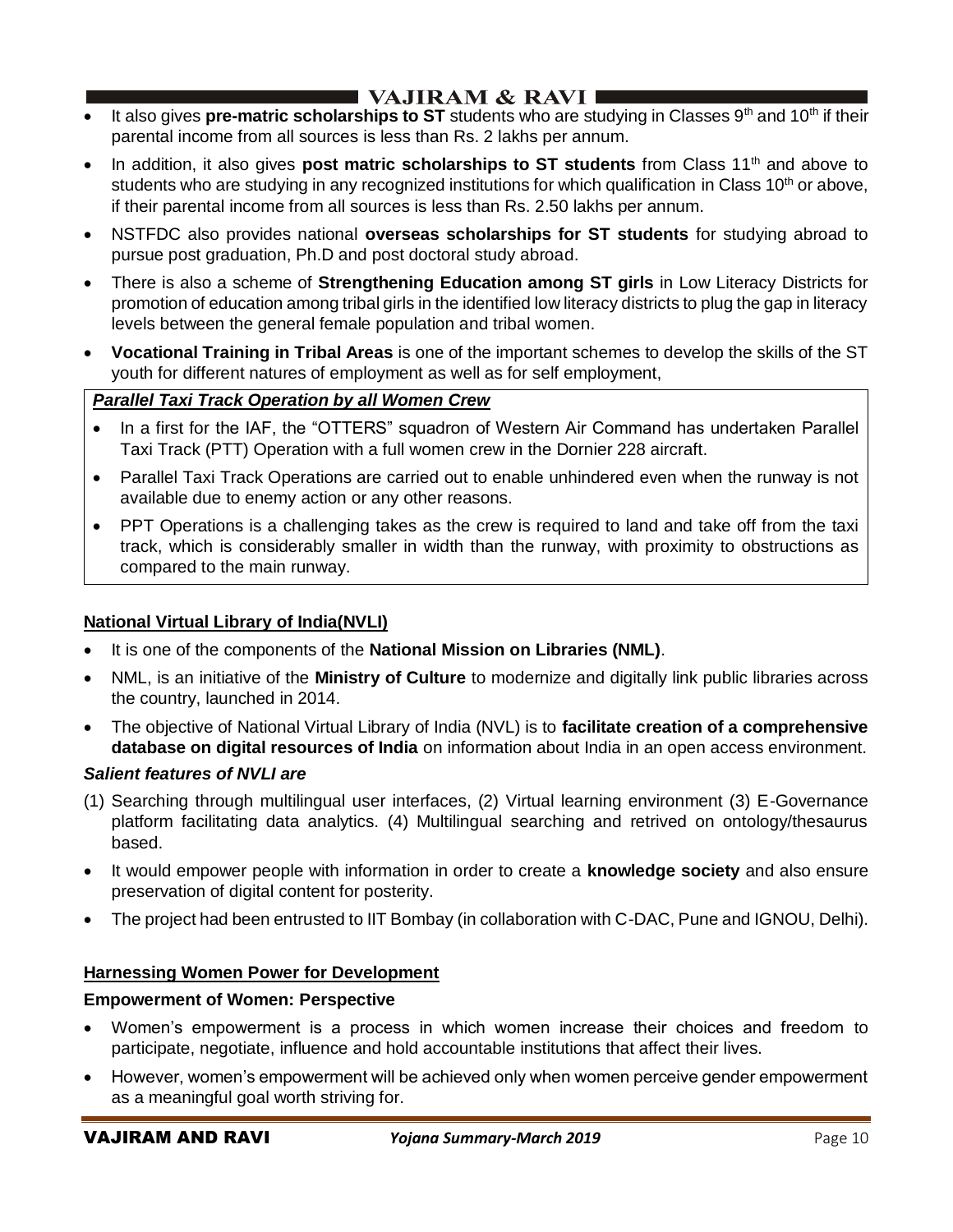# $\blacksquare$  VAJIRAM & RAVI $\blacksquare$

• The World Bank (2002) identifies empowerment as being about increasing people's choices and freedom of action to participate in, negotiate with, influence, control and hold accountable, institutions that affect their lives.

### **Empowerment Programmes for Women:**

- **A. Deen Dayal Upadhyay Antyodaya Yojana (DAY-NRLM):**
- **Ajeevika** is a major project which focuses on rural women and aims to achieve universal social mobilization by involving rural women.
- **At least one woman member** from each identified poor rural household is to be brought under the Self Help Group (SHG) network in a time bound manner.
- There are **two other important components of Ajeevika**, relevant for improvement of livelihoods of rural women.
- **Deen Dayal Upadhyay Grameen Kaushalya Yojana** (DDU-GKY) aims to skill rural youth who are poor and provide them with jobs having regular monthly wages or above the minimum wages.
- **Mahila Kisan Sashaktikaran Pariyojana** (MKSP) is another component that aims to improve the present status of women in agriculture and to enhance the opportunities for empowerment.

### **B. Empowering Elected Women Representatives (EWRs):**

• An extensive training programme has been launched with an objective of empowering Elected Women Representatives (EWRs) and to help them assume the leadership roles.

### **C. Rastriya Mahila Kosh (RMK):**

- It extend **micro-credit to women in the informal sector** through a client friendly, and in a hasslefree manner without collateral for income generation activities.
- Education of credit management has been integrated with the provision of credit, along with literary and skill training for individual women and leadership training among groups for self management.

# **D. Mahila Shakti Kendra (MSK):**

- MSK is a sub scheme under the Umbrella Scheme of **Mission for Protection and Empowerment for Women to empower rural women** through community participation.
- MSK Scheme is envisaged to provide an interface for rural women to approach the government for availing their entitlement and for empowering them through training and capacity building.
- Convergent support is being proposed for equal access to healthcares, quality education, career and vocational guidance, employment, health and safety, social security and digital literacy at Gram Panchayats level in selected districts/blocks across the country with a view to create an environment in which women realize their full potential.

### **E. Other Schemes:**

- **Community engagement through College students Volunteers** is envisioned in 115 most backward districts as part of the MSK block level initiatives.
- The Scheme at the block level will provide an opportunity to Student Volunteers to participate in the development process by bringing change in their own communities and ensuring that women are not left behind and are equal partners in India's progress.
- A portal namely **National Repository of Information for Women (NARI)** has been prepared which will provide citizens easy access to information on schemes and initiatives for women.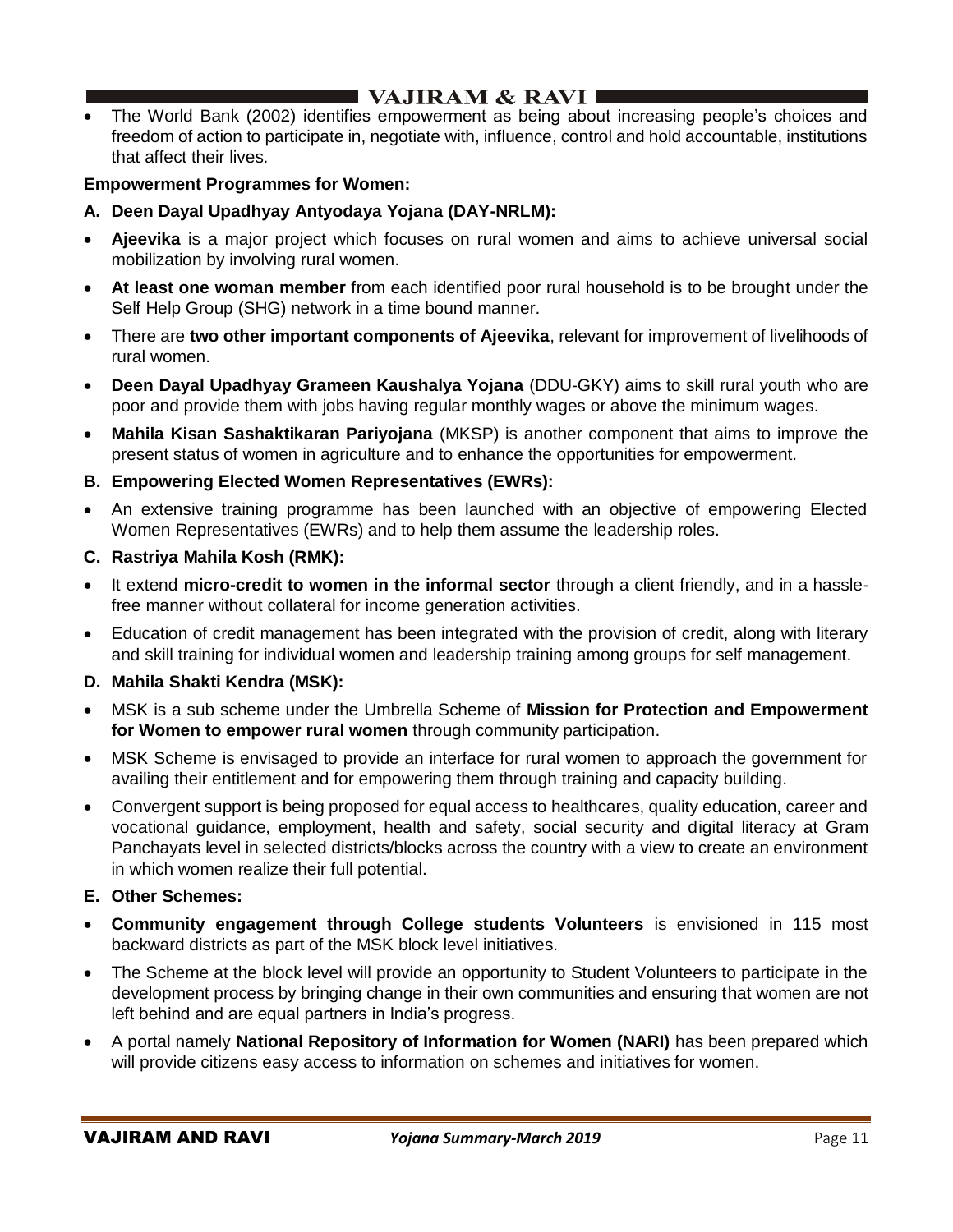# I VAJIRAM  $\&$  RAVI  $\blacksquare$

- **Beti Bachao Beti Padhao**: It was launched initially to address the declining Child Sex Ratio. As it graduated, it broadened and took under its ambit other concerns such as strict enforcement of PC & PNDT Act, provisions to motivate higher education for girls and related issues.
- **National Nutrition Mission (NNM):** To deal with the problem of malnutrition, the National Nutrition Mission (NNM) has been set up. The aims is to achieve an improvement in the nutritional status of children of 0-6 years and pregnant and lactating women in a time bound manner with defined targets.
- **Pradhan Mantri Matru Vandana Yojana (MPPVY):** It is a maternity benefit programme. The beneficiaries would receive cash incentive of Rs. 6000/- during pregnancy and after institutional delivery.
- **The Supplementary, Nutrition (ICDS)** Rules, 2017 were notified to regulate entitlement of 'nutrient dense food' for every pregnant and lactating woman till 6 months to 6 years for 300 days in a year.
- **The Swadhar Greh** scheme caters to primary needs of women in difficult circumstances. Setting up of shelter, food, clothing, medical treatment and care are exclusively provided.
- **Entrepreneurship development programmes** have enabled women to stand on their own feet. Schemes like to **Pradhan Mantri Mudra Yojana, Stand Up India, Start up India** and **SHGS under the National Rural Livelihoods Mission** have helped to make women financially secure to make women financially secure and independent. PM **Jan Dhan Yojana** has also played a critical role in the financial inclusion of women.
- The **Sexual Harassment of Women at Workplace Act,** the online complaint system, **181 women helplines**, **One Stop Centres** and **panic buttons** are al geared to protect women in their journey towards empowerment.
- **Mahila Police Volunteers (MPVs)** will prove to be an effective alternative against the local police for women.
- The MPVs report incidences of domestic violence, child marriage, dowry harassment, and violence faced by women in public spaces.
- **Mahila-e-Haat** is an initiatives to economically empower women through financial inclusion. It is a direct online digital marketing platform for women entrepreneurs/SHGs/NGOs.
- **P.M. Ujjawala Yojana** is a scheme to aid poor sections of Indian society. The intent of this scheme is to make cooking gas (PLC) available to women from families that are financially backward.
- Economic empowerment is central welfare overall empowerment of women, and financial inclusion is an important part of this.
- But through the **Sukanya Samriddhi Yojana** and PM **Jan Dhan Yojana** banking services for the unbanked have been enabled.
- **Skill development** is another key aspect for raising the potential of our female workforce. Under the **Pradhan Mantri Kaushal Vikas Yojana** a large number of Indian youth have taken up industry relevant skill training.
- **Empowering Motherhood:** To retain women in the workforce, the **Maternity Benefit Act** has been amended to extend the period of **mandatory paid maternity leave** for working women to 26 weeks.

### **Conclusion:**

A multidirectional organized approach to women development is sure to take the country way beyond this path and in India the forces are marching in the right direction to take the nation to new horizons.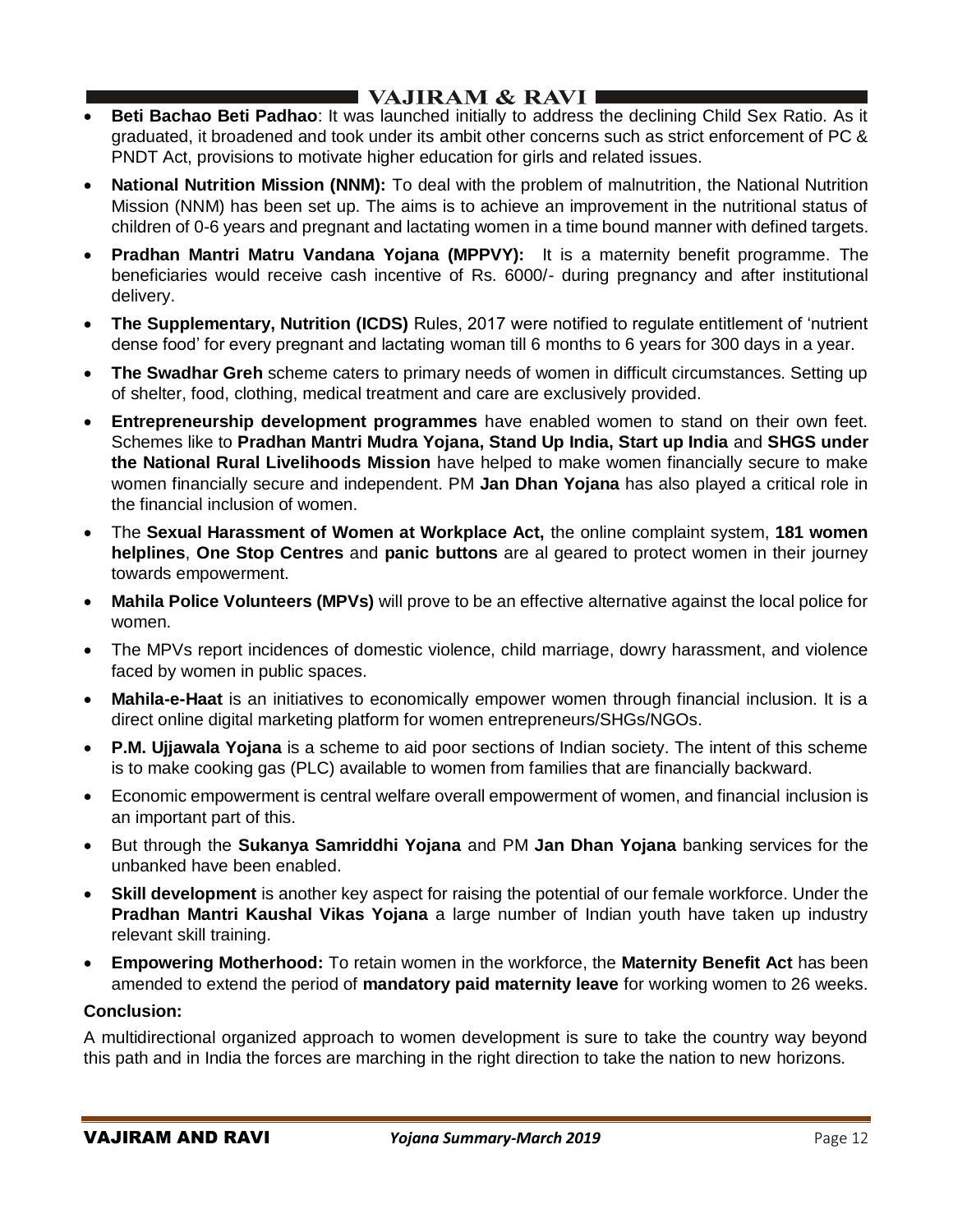# $\blacksquare$  VAJIRAM & RAVI $\blacksquare$

# **Uploading the Right of the Child to Thrive**

• All children need nurturing care to develop their full potential- it is vital for healthy growth and development, this not only promotes physical, emotional, social and cognitive development, but also protects them from the worst effects of adversity. It produces lifelong and inter-generational benefits for health, productivity and social cohesion.

### **Global Position:**

- The Global Strategy for Women's Children's and Adolescent's Health (2016-2030) is at the heart of the Sustainable Development Goals.
- One of their shared targets is to ensure that all boys and girls have access to quality early childhood development (**SDG target 4.2**)
- The **Declaration of the Child Rights** was adopted by the General Assembly on 20th November 1959.
- The **Convention on the Rights of the Child** (UNCRC, 1989) is the first legally binding international instrument to incorporate the full range of human rights-civil, cultural, economic, political and social rights within child rights.

# **The Cost of Inaction is High**

- Without intervention, adults affected by adversity in early childhood are estimated to **earn almost a third less than the average adult** income in their country.
- These individual costs add up, constraining wealth creation and national earnings. Lack of investment in early childhood development, and addressing the long-term consequences, are **estimated to cost countries more than what they spend** today on health (WHO).

# **Child legislation in India: A Timeline**

- **1.** Being the signatory of the UNCRC (1992), India has globally recognized the Child Rights as binding constraint.
- **2.** After ratification of the UNCRC in 1992, India changed its law on juvenile justice [Juvenile & Justice (Care & Protection) Act 2000] to ensure that every person below the age of 18 years of age, who is in need of care of protection is entitled to receive it from the state.
- **3.** The *National Commission for Protection of Child Rights (NCPCR)* was set up in March 2007.
- **4.** Right of Children to Free and Compulsory Education Act 2009.
- **5.** NCPCR Guidelines for Eliminating Corporal Punishment in School 2010.
- **6.** Protection of Children Against Sexual Offences (POCSO) Act 2012.

### **Constitutional Rights:**

- i) Right to free and compulsory elementary education for all children between the age group 6-14 years. (Article 21A)
- ii) Right to be protected from any hazardous employment till the age of 14 years (Article 24).
- iii) Right to be protected from being abused and forced by economic necessity to enter occupation unsuited to their age or strength [Article 39(e)].
- iv) Right to equal opportunities and facilities to develop in a healthy manner and in condition of freedom and dignity and guaranteed protection of childhood and youth against exploitation and against moral and maternal abandonment.
- The growth pattern in health indices show regional diversification and unbalanced development. The Constitution lays adequate emphasis regarding the duties of States with respect to Health care.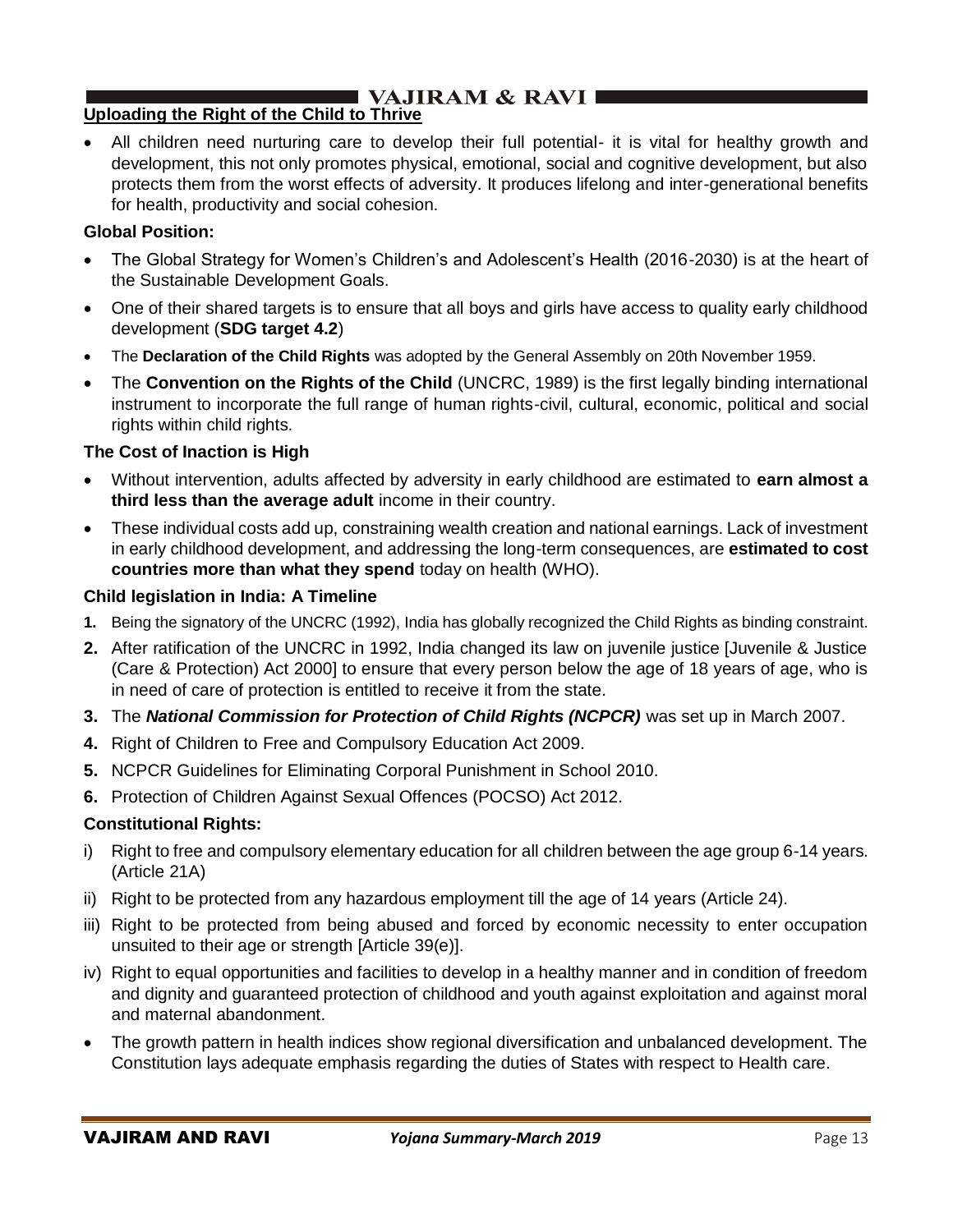# $\blacksquare$  VAJIRAM & RAVI  $\blacksquare$

• State of Kerala has come up with a magnified value of the **CDE (Child Development Education) Index** as the state has made remarkable progress in both areas of child development i.e., *cent percent enrolment with minimal 15 per cent child labor.*

# **Way Forward:**

- '**Right protecting agencies'** are equally required like '**rights implementing agency'**, so that implementation and maintenance of rights are both possible.
- National Health Policy should have **clear and separate focus for children**.
- No uniform approach would be beneficial since the regional contrast is the chief characteristics of Indian polity and economy.
- Child education is often involved with another social curse, i.e., Child Labour. This social curse is taken care of by providing credit to these poor families at subsidized rates.
- Both the rights (Child Labour Prohibitive Right, Right to Education) should be simultaneously taken care of not only by Central or state Government but also by local Government at Panchayat Level.
- Abuse is another kind of right violating activity which impedes the mental growth of children.
- **Developmental and behavioral pediatrics services** should be made available in the government teaching institutions so that parents of such children do not have to run from pillar to post to get the services.
- Teachers should be trained on early detection of specific learning disabilities in school children by a simple check list that Rehabilitation Council of India should include in its teachers training programme.
- Children of sex workers need special social security from the state to look after their educational and other development needs.
- If women empowerment can be created, most of the things will take care of themselves. Mindsets will have to be changed.

### **Making India 'Most Old Age Friendly'**

- By 2050, 1 of every 5 persons will be aged 60+ as compared to the current 1 of every 10 persons.
- In India the population of senior citizens is 100 million which is greater than the population of UK, and will become 324 million by 2050- greater than the population of USA.

### **Quantitative Analysis:**

- A study by the National Commission on Population projects that senior citizens will **comprise 9.3 per cent by 2016**, **10.7 per cent by 2021** and 12.40 per cent by 2026.
- Increasing life expectancy, lower mortality and an overall enhancement of the standard of living has contributed to people living longer.
- About 65 per cent of the aged have to depend on others for their day-to-day maintenance.
- The proportion of elderly men and women who are physically mobile declines from about 94 per cent in the age-group 60 – 64 years to about 72% for men and 63 to 65 % for women of age 80 or more.
- By 2050, India will be home to **one out of every six of the world's older** persons, and only China will have a larger number of elderly people, according to estimates released by the UNPF.

### **Qualitative Analysis:**

With fast changing socio-economic scenario, rapid urbanization, higher aspirations among the youth and the increasing participation of women in the workforce, roots of traditional joint family system have been eroding very fast.